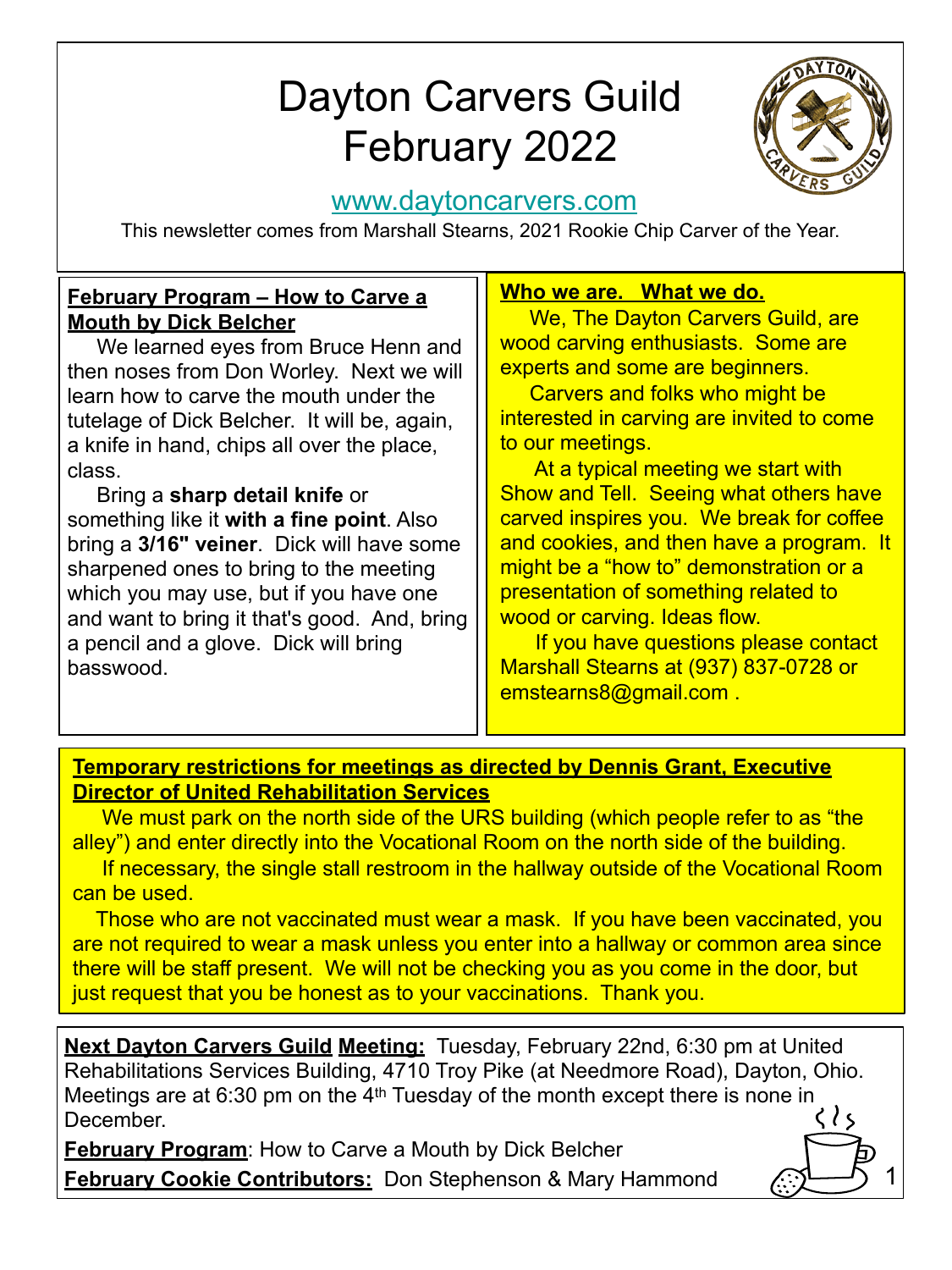#### **William Hamon's Carving Supplies Donated to Dayton Carvers Guild**

 William Hamon was an avid bird carver for 30 years. He recently passed away and he had asked that his tools and supplies be donated to a group that would well use them. His son, Rick, contacted us through our website. The Dayton Carvers Guild now posses them.

 It is a very large quantity of material. Of treasure to serious bird carvers are a lot of bird books, Wildfowl Magazines, bird patterns and reference material. There are also tools, dust collector, dust filter and lots of roughouts. It is all stored in my shop.

 At the February meeting we can decide how to disperse these. My suggestion is, for the higher dollar value things like a PROXXON POWER CARVER and a JET ceiling-mounted dust collector, to raffle, auction or sell them to members with the proceeds going to the club. The goal here is to just get them to folks who need them, rather than to raise money. A lot of the tools could be added to the box of prizes for Show & Tell. Some things could be just set out at meetings and whoever wants things could have them. If there is more than one person wanting an item, we can have a drawing. There is so much bird literature that it might overwhelm the bird carvers in our group. If so, we can consider that they later be made available at no cost to carvers taking bird carving classes. The same for the bird roughouts. /Marshall Stearns

# **Dues Coming Due**

 Membership dues are due by March 31, 2022 - \$10 for individual, \$15 for family. You can pay them at the February or March meetings, or mail a check or money order payable to Dayton Carvers Guild to: Barb Belcher, 6205 U S Route 40, Tipp City, OH. 45371-9422.

 After March 31, Barb will be preparing an updated Club Roster, so if you have had any changes to your address, telephone number or email address, please let her know at [r1belcher@aol.com](mailto:r1belcher@aol.com) or (937) 845-0346.

#### **Big winners at the January Meeting**

•Sandy Czajka won the 50/50. \$11. •Rich Richmond won the Show & Tell. He chose a KST knife from The Treasure Box.

#### **Guests at the January Meeting**

•Russ Wright. He is the son of prior member Bill Wright. •Joe Carter. See below.

## **New Members**

•Joe Carter. Welcome to the club, Joe.